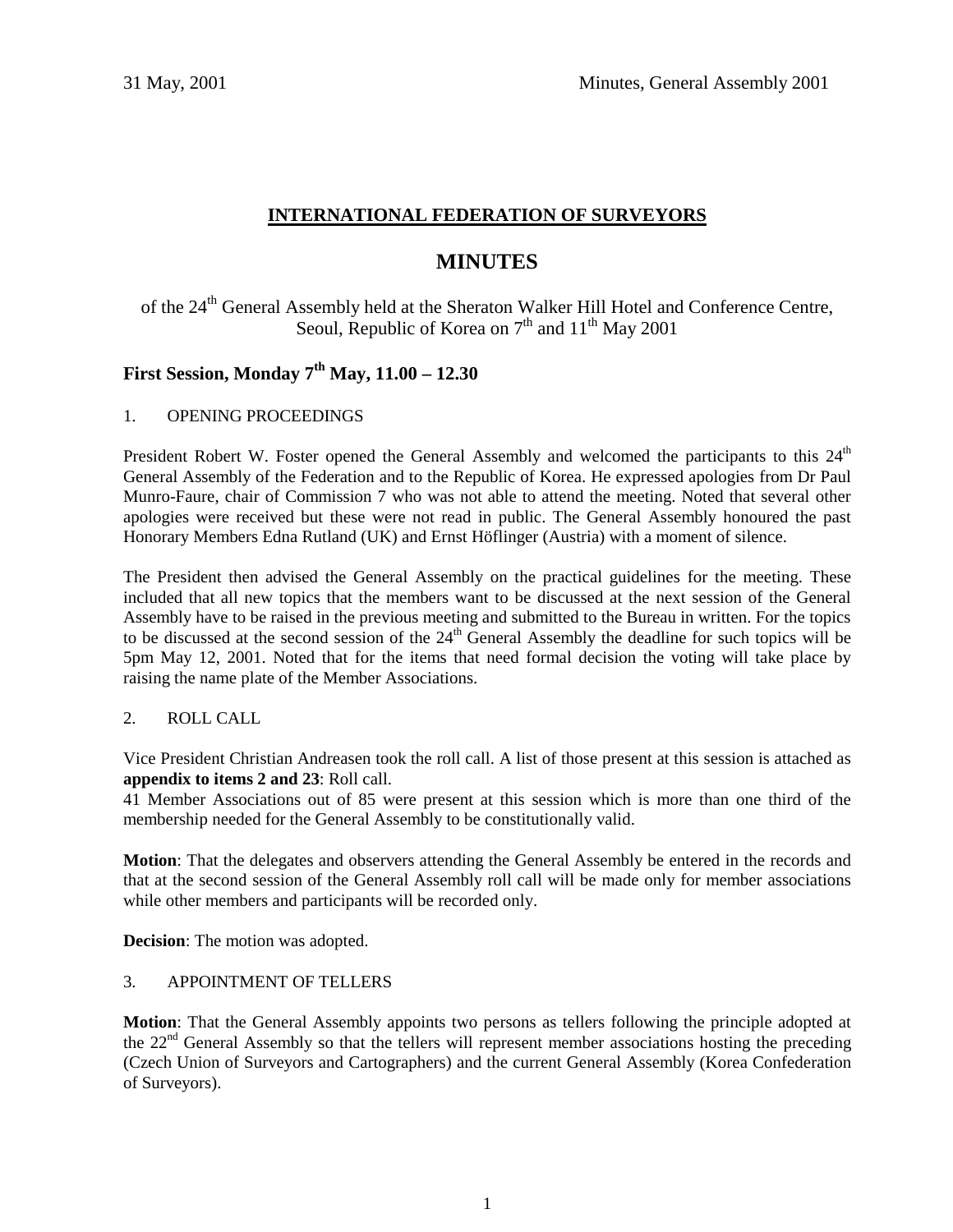**Decision:** The General Assembly resolved to appoint Dr. Vaclav Slaboch (Czech Union of Surveyors and Cartographers) and Dr. Jungho Kim (Korea Confederation of Surveyors) as tellers for the duration of the meeting.

# 4. ADOPTION OF THE AGENDA

**Motion**: That the General Assembly adopts the agenda with the following amendments which were included in the additional agendas tabled on May 7 and May 11:

- To add a new item under item 6. Membership namely membership application from the Ordre National des Ingénieurs Géomètres-Topographes (Morocco) as item 6.1.5;
- Under item 6.3.1 Expungements the Bureau is delighted to inform that all member associations that have been more than three years in arrears with their membership fees have made at least partly payments and that therefore this item will be withdrawn from the agenda;
- Item 6.4 Other membership issues. There are new sponsor members and academic members which the Bureau wants to inform the General Assembly; and
- To add a new agenda item 19 B Other matters before agenda item 20. Under this item the General Assembly will be informed about the FIG guidelines on the use of the FIG logo.

At the second session on Friday May 11 that the General Assembly

- To add a new item under Membership namely membership application from the Mongolian Association of Surveying and Mapping (MASM) as item 6.1.6; and
- To record the decisions of the Bureau on other membership issues, item 6.4.

**Decision**: The motion was adopted.

# 5. ADOPTION OF THE MINUTES OF THE 23<sup>rd</sup> GENERAL ASSEMBLY

Minutes of the 23<sup>rd</sup> General Assembly held in Prague have been circulated previously. After distributing the minutes two amendments have been made. These are to items 21 (Membership Subscriptions (added the aim of the Bureau to stabilise the membership fees) and 27 (The Future Governance of FIG – spelling mistake in the number of proposed Vice Presidents – and addition to the discussion records that "someone from a member association who has experience of organising a working week or congress should be appointed to the task force"). These amendments have previously added on the minutes posted on the FIG web site.

**Motion**: That the minutes be adopted with following amendments:

#### 21. Subscription rates 2002

- To add the following text in the introduction: "Treasurer Charles Challstrom, however, informed the General Assembly that the goal of the Bureau is to stabilise the membership fees and to increase the amount of other income instead of continuing with annual increases with the membership fees."

27. The future governance of FIG

- To add under the discussion following text: "Iain Greenway (UK) pointed out that in the NRG there should not be members from the current Council and suggested that someone from a member association who had experience of organising a working week or congress should be appointed to the Task Force – Review of Commission, Task Force and Permanent Institution Structure 2000-2002."
- To make a change in the motion and decision as follows: " - that the Council shall consist of a President and four Vice Presidents" instead of five Vice Presidents as it was recorded in the original minutes because the original Task force report was suggesting four Vice Presidents.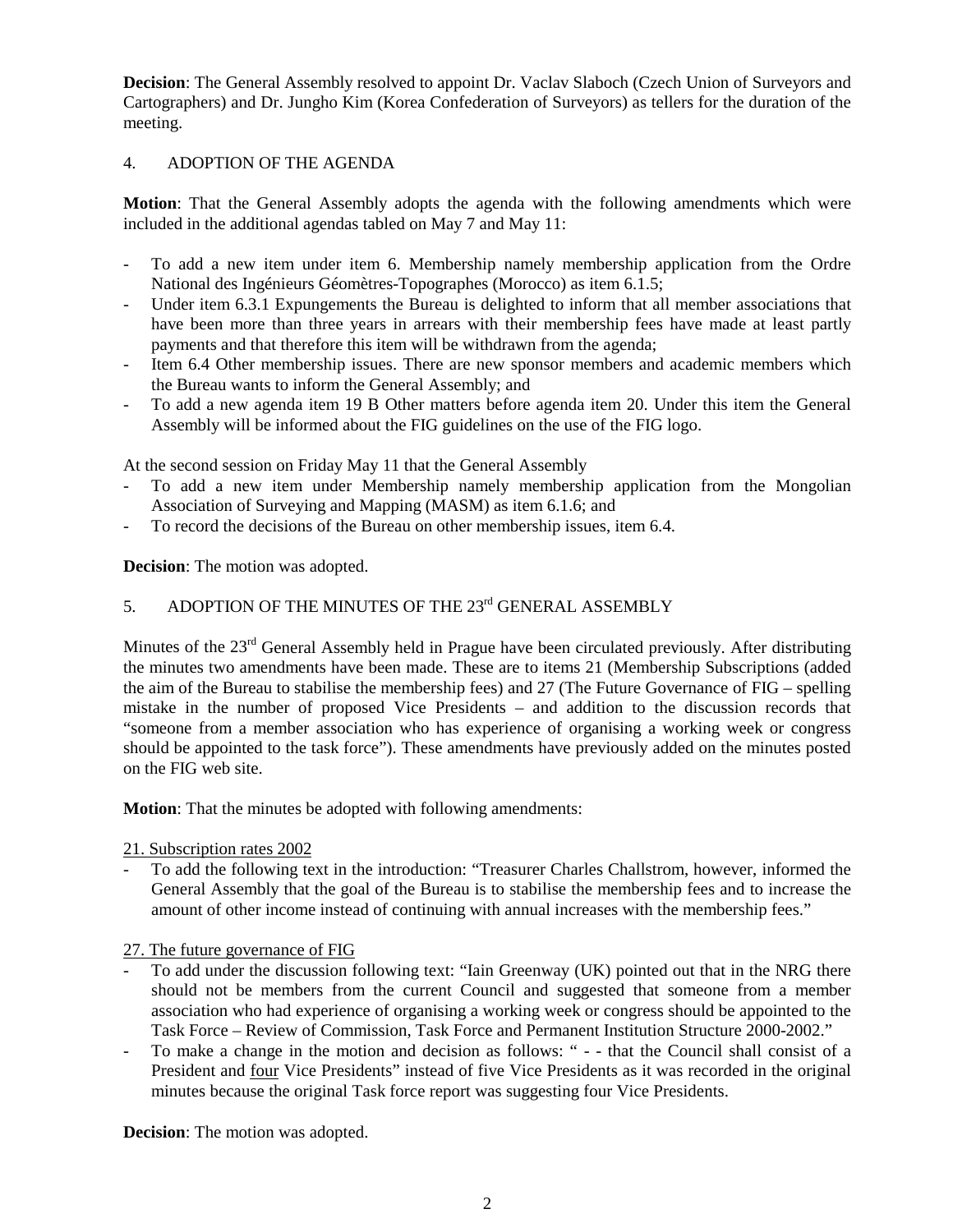# 6. MEMBERSHIP

## 6.1 Acceptance of new members

## 6.1.1 Professional Association of Real Estate Specialists and Surveyors – PARESS (Armenia)

The Professional Association of Real Estate Specialists and Surveyors – PARESS (Armenia) has submitted a formal application to become a member association of FIG. The Bureau has considered the application and believes that the association meets criteria for membership of FIG as a member association. Both candidates from Armenia (PARESS and APS) have been informed about the situation with two applications and they have not opposed that both associations will become members of FIG. Complete application form has been circulated with the agenda.

**Motion**: That the General Assembly admits the Professional Association of Real Estate Specialists and Surveyors (PARESS) as a member association of FIG.

**Decision**: The motion was adopted.

#### 6.1.2 Association of Private Surveyors, APS (Armenia)

The Association of Private Surveyors (APS), Armenia has submitted a formal application to become a member association of FIG. The Bureau has considered the application and believes that the association meets criteria for membership of FIG as a member association. Both candidates from Armenia (PARESS and APS) have been informed about the situation with two applications and they have not opposed that both associations become members of FIG.

Complete application form has been circulated with the agenda.

**Motion**: That the General Assembly admits the Association of Private Surveyors (APS) as a member association of FIG.

**Decision**: The motion was adopted.

#### 6.1.3 Maanmittausalan ammattikorkeakoulu- ja opistoteknisten Liitto MAKLI ry (Finland)

Maanmittausalan ammattikorkeakoulu- ja opistoteknisten Liitto MAKLI ry (Finland) has submitted a formal application to become a second member association of FIG from Finland. The Bureau has considered the application and believes that the association meets criteria for membership of FIG as a member association. The application was supported by the existing Finnish member association (Suomen Maanmittausinsinöörien Liitto – Finnish Association of Surveyors MIL). Complete application form has been circulated with the agenda.

**Motion**: That the General Assembly admits the Maanmittausalan ammattikorkeakoulu- ja opistoteknisten Liitto MAKLI ry as a member association of FIG.

**Decision**: The motion was adopted.

#### 6.1.4 Colegio de Ingenieros y Agrimensores de Puerto Rico (Puerto Rico, USA)

The Colegio de Ingenieros y Agrimensores de Puerto Rico has submitted a formal application to become a new member association of FIG. The Bureau has considered the application and believes that the association meets criteria for membership of FIG as a member association. The US member association the American Congress on Surveying and Mapping (ACSM) has been consulted on the application and it supports the membership.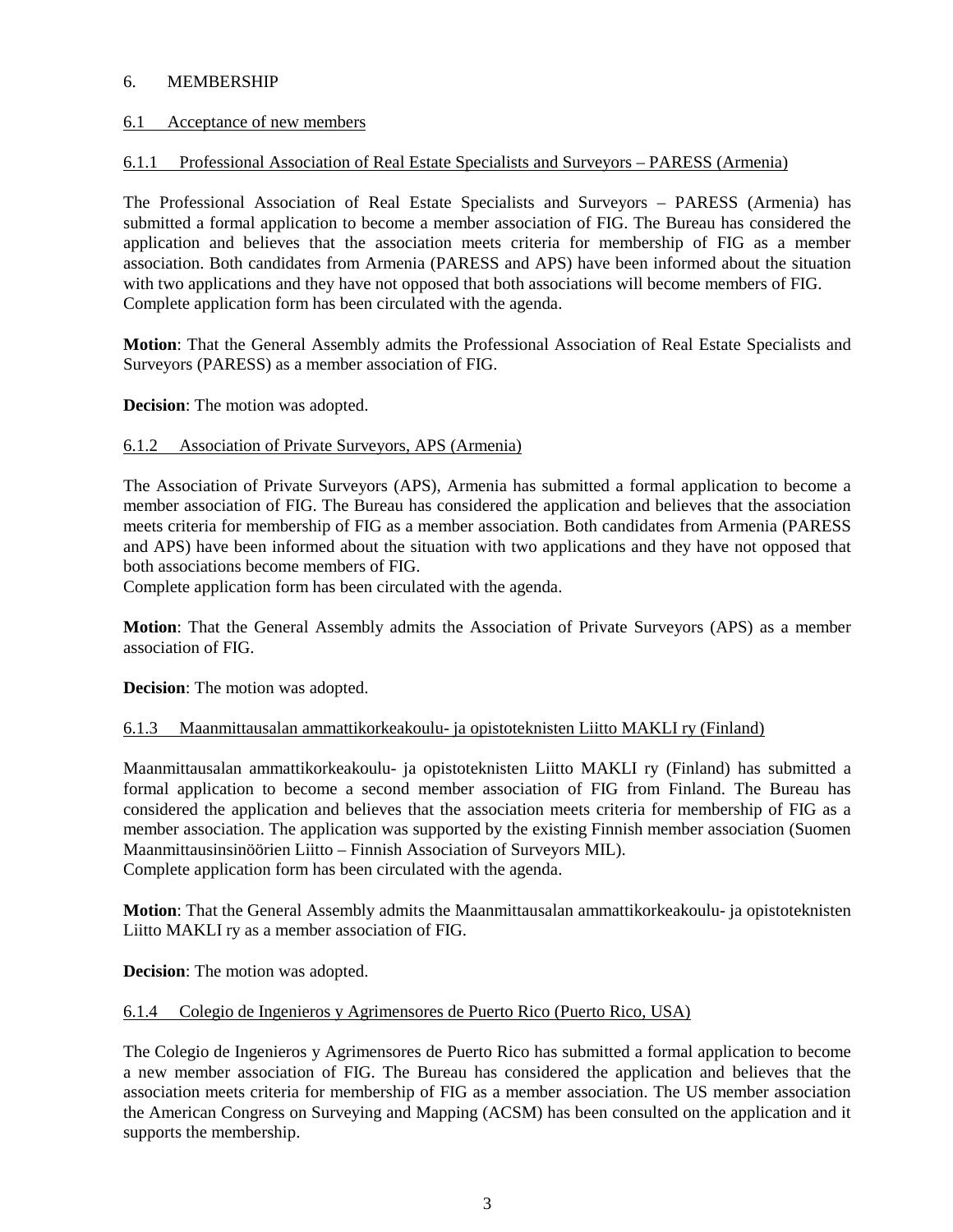Complete application form has been circulated with the agenda.

**Motion**: That the General Assembly admits the Colegio de Ingenieros y Agrimensores de Puerto Rico as a member association of FIG.

**Decision**: The motion was adopted. In his greetings to the General Assembly President Angel Villalba Ortiz, Instituto de Agrimensores expressed that it is an honour for CIAPR to become of member of FIG and invited the members to participate the first ever FIG seminar in Puerto Rico February 6–8, 2002.

## 6.1.5 Ordre National des Ingénieurs Géomètres-Topographes (Morocco)

The Ordre National des Ingénieurs Géomètres-Topographes from Morocco has submitted a formal application to become a new member association of FIG. The Bureau has considered the application and believes that the association meets the criteria for membership of FIG as a member association.

**Appendix to item 6.1.5**: Application form from the Ordre National des Ingénieurs Géomètres-Topographes.

**Motion** That the General Assembly admits the Ordre National des Ingénieurs Géomètres-Topographes as a member association of FIG.

**Decision**: The motion was adopted.

## 6.1.6 Mongolian Association of Surveying and Mapping (MASM)

The Mongolian Association of Surveying and Mapping (MASM) from Mongolia has submitted a formal application to become a new member association of FIG. The Bureau has considered the application and believes that the association meets the criteria for membership of FIG as a member association. **Appendix to item 6.1.6**: Application form from the Mongolian Association of Surveying and Mapping.

**Motion**: That the General Assembly admits the Mongolian Association of Surveying and Mapping as a member association of FIG.

**Decision**: The motion was adopted.

#### 6.2 Restoration of the Membership of the Nigerian Institute of Surveyors

The Nigerian Institute of Surveyors has paid its all arrears after the expulsion at the General Assembly in Prague. The Bureau has, therefore, restored the membership of the Nigerian Institute of Surveyors with all membership benefits.

**Motion**: That the General Assembly restores formally the membership of the Nigerian Institute of Surveyors and records the action already taken by the Bureau.

**Decision**: The motion was adopted.

#### 6.3 Expungements

#### 6.3.1 Expungements

The Bureau wants to inform the General Assembly that the Association des Géomètres Algériens, Ikatan Surveyor Indonesia and Ukrainian Society of Surveying have made partly payments for their arrears and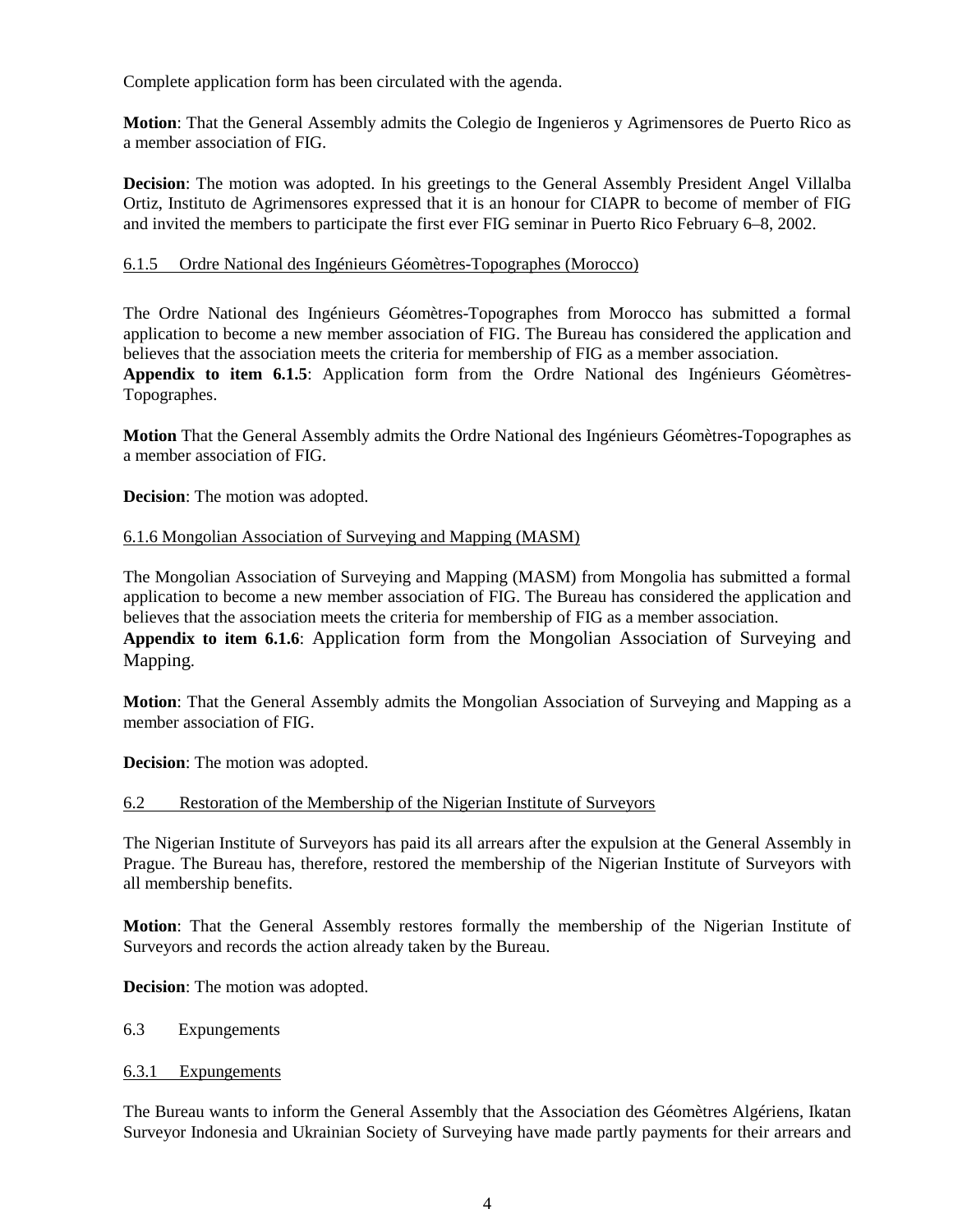that arrangements have been made for the remaining arrears so that none of these associations is at the moment more than three years in arrears with its membership fees.

**Motion**: The motion on expelling member associations from the FIG membership has been removed from the agenda.

**Decision**: The motion was adopted.

## 6.3.2 Resignation of The Real Estate Institute of Zimbabwe

The Real Estate Institute of Zimbabwe has  $30<sup>th</sup>$  May 2000 informed the Bureau that it is impossible for the Institute to pay its outstanding and future subscriptions to FIG and it therefore has to resign from the Federation. The situation has been confirmed again  $15<sup>th</sup>$  February 2001 and because it is not possible to admit a free membership to any member association the Bureau has decided to accept the resignation of The Real Estate Institute of Zimbabwe from its membership in FIG.

**Motion**: That the General Assembly records that The Real Estate Institute of Zimbabwe has resigned from the Federation.

**Decision**: The motion was adopted.

#### 6.4 Other membership matters

The Bureau wants to inform the General Assembly on the following changes in the membership of FIG:

#### Affiliates

The Bureau has admitted the following three organisations to become affiliate members of FIG:

- Instituto Geográfico Nacional, El Salvador
- Instituto Geográfico Nacional, Guatemala
- Ministry of Land Management, Urban Planning and Construction, Cambodia.

#### Sponsor members

The Bureau has admitted the following seven companies to become sponsor members of FIG:

- Terra Map Server GmbH, Germany; specification: Internet and GIS, Corporate Membership category: E
- Hansa Luftbild Sensorik und Photogrammetrie GmbH, Germany; specification: photogrammetry. Corporate Membership category: E
- Environmental Systems Research Institute, Inc. (ESRI); USA; specification: GIS and mapping software; Corporate Membership category: C
- GeoInformatics; specification: publisher/journal; The Netherlands; Corporate Membership category: E
- MicroSurvey Software, Inc.; Canada; specification: software; Corporate Membership category: E
- SurveyPlanet, Inc; USA; specification: web portal: Corporate Membership category: E
- GTZ (German Agency for Technical Cooperation), Germany; specification: governmental agency for technical co-operation, Corporate Membership category: E,

Further the Bureau wants to inform that after Trimble Navigation Limited completed its acquisition of the Spectra Precision, both being sponsor members of FIG, Trimble Navigation Ltd stays as a sponsor member of FIG representing both former sponsor members.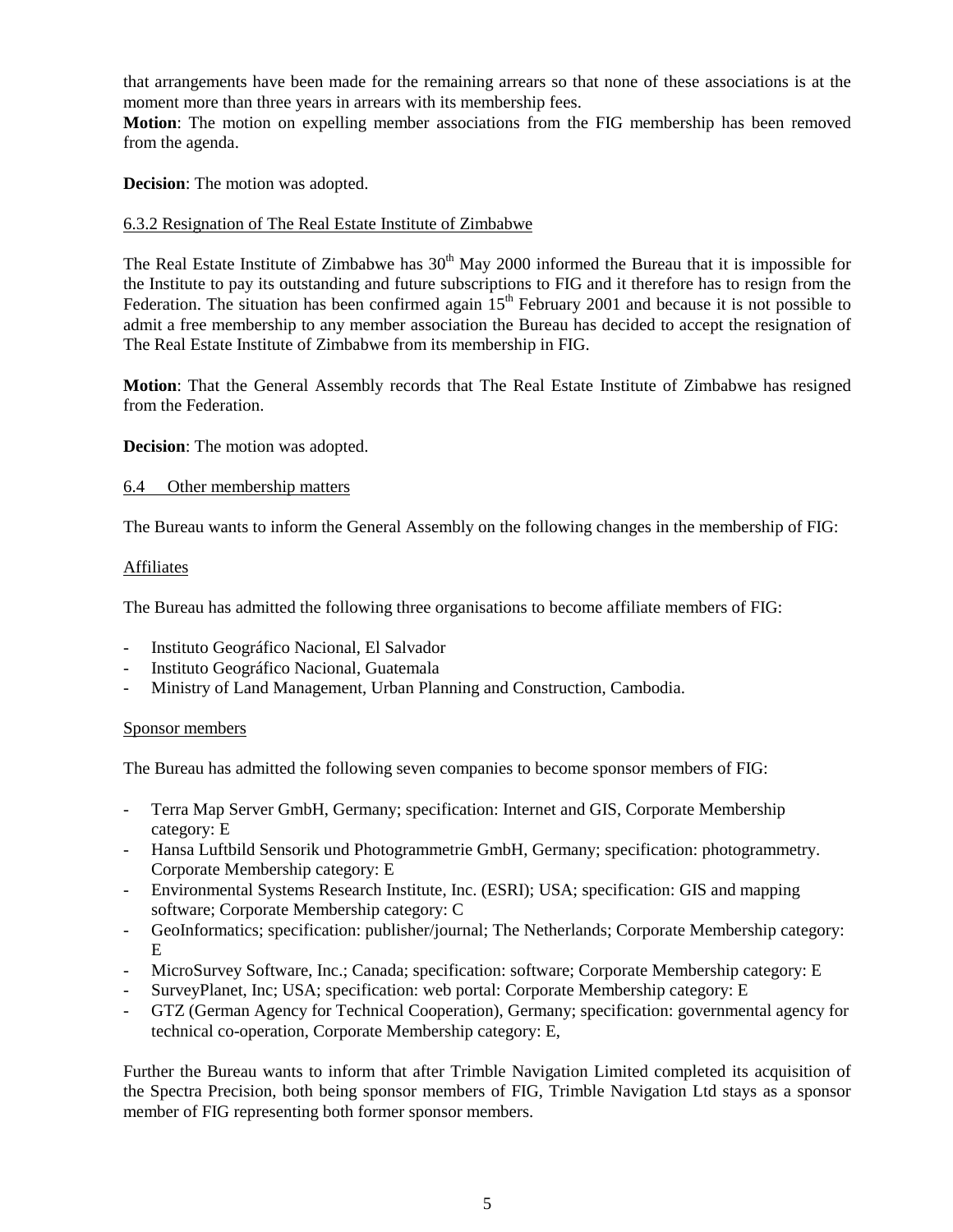## Correspondents

The Bureau has expelled correspondents from Belize and Botswana, because they have not shown any activity in the work of the Federation  $2<sup>nd</sup>$  December 2000.

The Bureau has admitted M. Alassane Ba and from Senegal to become a correspondent of FIG  $2<sup>nd</sup>$ December 2000 and M. Issofa Nchottou from Cameroon 7<sup>th</sup> March 2001.

## Academic members

The Bureau wants to inform the General Assembly that 17 new academic members have joined FIG after the General Assembly in Prague and that the number of academic members 11 May 2001 is 37. The new academic members are:

- Istanbul Technical University, Civil Engineering Faculty, Department of Geodesy and Photogrammetry;
- Michigan Technological University, School of Technology, Surveying;
- New Mexico State University, Surveying Engineering;
- Espoo-Vantaa Institute of Technology (EVITech);
- Universadad de Concepcion, Unidad Académica Los Angeles, Departamento Geomensura, Chile;
- Facultad de Ciencias Exactas y Tecnologias / UNSE, Departamento Academico de Agrimensura, Argentina;
- University of Applied Sciences Oldenburg/Ostfriesland/Wilhemshaven, Department of Surveying Engineering, Germany;
- Universidad Politécnica de Madrid, Escuela Universitaria de Ingeniería Técnica Topográfica, Spain;
- University of Agricultural Sciences Vienna, Institute of Surveying, Remote Sensing and Land;
- The Royal School of Military Survey, Geographic Engineer Group;
- Anhalt University of Applied Sciences, Faculty of Surveying Engineering;
- Universidad de Puerto Rico, Civil Engineering Department;
- Department of Geodesy of the Mongolian Technical University;
- Vilnius Gediminas Technical University, Geodesy and Cadastre/Construction Technology and Management;
- Lithuanian University of Agriculture, Land Management Department;
- The University of Nottingham, Institute of Engineering Surveying and Space Geodesy;
- Wuhan University, Resources & Environment School; Geodesy School; and Urban Planning School.

**Motion**: That the General Assembly notes the actions that the Bureau has taken with other membership matters.

**Decision**: The motion was adopted. The new member associations from Puerto Rico and Mongolia and the new affiliate from Cambodia as well as the new corporate member GTZ were presented with their membership certificates. At the second session of the General Assembly Prof. Andrzej Hopfer was presented with his badge with silver oak leaves and certificate of Honorary Membership after he was appointed as an Honorary Member at the 23<sup>rd</sup> General Assembly in 2000.

#### 7. PRESIDENT'S REPORT

The report of the President of the Federation includes a review on the activities of the Federation during the past year and report of the activities taken by the Bureau members, other FIG representatives and the FIG office.

President's written report has been circulated with the agenda.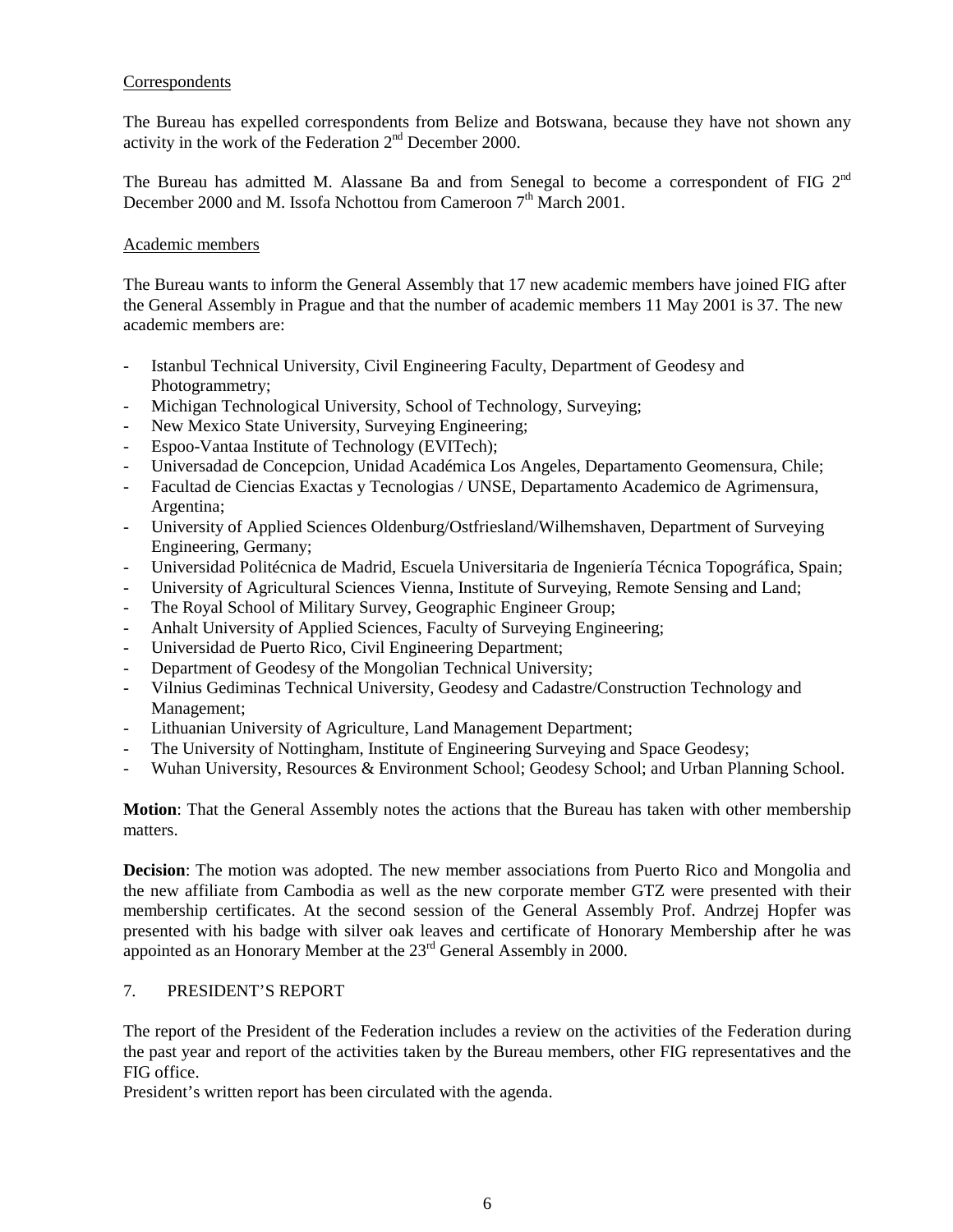His subsequent oral presentation highlighted the activities during the past year and his recent visit to the Czech Republic, the Slovak Republic, Lithuania and Latvia. He further informed the General Assembly that the Bureau had signed a new contract with the Den danske Landinspektørforening DdL on the FIG Office in Seoul, which confirms the continuity of permanent office in Copenhagen after the first five years including remarkable financial support from the hosting country.

**Motion**: That the General Assembly adopts the President's report.

**Decision**: The motion was adopted.

8. IMPLEMENTATION OF THE FIG WORK PLAN 1999 – 2003

The Bureau has prepared a follow-up report on the implementation of the FIG Work Plan adopted at the General Assembly in Prague, May 2000. The report includes the parts of the Work Plan which implementation was given to the Bureau and the FIG officers. The implementation of the Commission work plans is included in the Commission reports.

The report on the Review on the implementation of the FIG Work Plan 1999–2003 has been circulated with the agenda.

**Motion**: That the General Assembly notes the report on implementation of the FIG Work Plan 1999– 2003.

**Decision**: The motion was adopted.

9. REPORTS FROM CHAIRS OF COMMISSIONS AND AD HOC COMMISSION ON CONSTRUCTION ECONOMICS AND MANAGEMENT

Reports from the nine technical commissions have been circulated with the agenda.

**Motion**: That the General Assembly adopts the written reports and records its thanks to the chairs and officers of the Commissions for their past year's work.

**Decision**: The motion was adopted.

#### 10. REPORTS FROM THE DIRECTORS OF PERMANENT INSTITUTIONS

Reports from the permanent institutions:

- The International Office of Cadastre and Land Records (Office International du Cadastre et du Régime Foncier OICRF
- The FIG Multi-Lingual Dictionary Board
- The International Institution for the History of Surveying and Measurement, Permanent Institution of FIG

have been circulated with the agenda.

Hagen Graeff (DVW, Germany) informed the General Assembly about a new promotion leaflet that was launched to increase the sale of the Multilingual Technical Dictionary and that it was distributed to the participants of the General Assembly.

**Motion**: That the General Assembly adopts the reports and records its thanks to the Directors for their past year's work.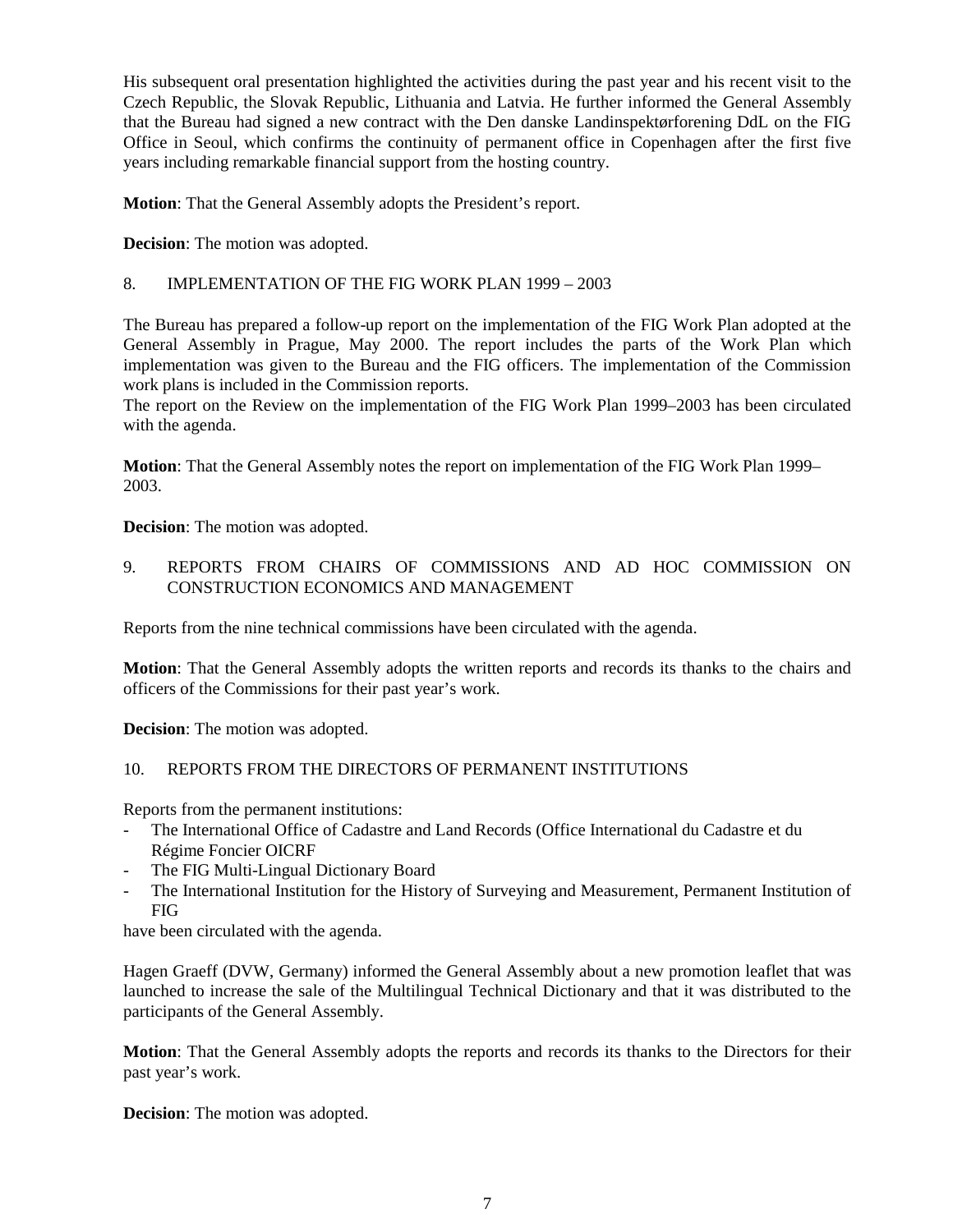## 11. REPORT OF THE DIRECTOR, FIG/UN LIAISON

The report from the Director, FIG/UN Liaison has been circulated with the agenda.

Prof. Ian Williamson, Director, FIG/UN Liaison expressed in his subsequent oral presentation the importance of having FIG strategy on the Federation's UN policy and to focus on certain activities. These shall include co-operation with the UNCHS (Habitat), UN FAO, UN DESA and the UN Regional Cartographic Conferences. He also draw the attention to the incoming joint FIG / UN events in Nairobi, 2–5 October 2001 and in Mexico, 10–12 September 2002.

**Motion**: That the General Assembly adopts the report and the Director's recommendations resulting from his subsequent report and records its thanks to the Director, FIG/UN Liaison for his past year's work.

**Decision**: The motion was adopted.

#### 12. FIG AGENDA 21

FIG Task force on Sustainable Development has completed its work and produced a draft document FIG Agenda 21. This report is the surveyors' response on implementation the concept of sustainable development in FIG and its member associations. It includes recommendations on implementing Agenda 21 from the Earth Summit in Rio de Janeiro 1992 and the Habitat Agenda adopted at the Habitat II Conference in Istanbul, 1996.

Helge Onsrud, Chair of the Task force presented the report to the General Assembly. It was noted that the whole report will be presented at the technical conference in Seoul. He encouraged the member associations to promote the Agenda e.g. by translating it to their own languages (at the moment there already exist translations to Spanish and Finnish both provided by members). He further requested the Bureau and the Commissions to make their plans on the implementation of the FIG Agenda 21 and on the assessment of its implementation.

The report FIG Agenda 21, FIG Publication no 23, Copenhagen 2000, has been circulated with the agenda.

**Motion**: That the General Assembly records the FIG Agenda 21 and adopts its recommendations for FIG and its member associations for implementation and further records its thanks to the Task force chair and its members for the excellent work they have done.

**Decision**: The motion was adopted.

#### 13. FIG GUIDELINES ON WOMEN'S ACCESS TO LAND

The FIG Commission 7 Task force on Women's Access to Land has prepared a report for FIG guidelines on women's access to land. The Task force was established by FIG Commission 7 and its Working Group 7.2 Land Ownership in the 21<sup>st</sup> Century: Access to Land. The report "Women's Access to Land – FIG Guidelines: Principles for Equitable Gender Inclusion in Land Administration: Background Report and Guidelines" has been prepared by Katalin Komjathy and Susan Nichols with the financial support of Sida and Swedesurvey. The Bureau has considered the report and its guidelines to be so important that it decided to bring it to the General Assembly for its adoption. Commission 7 supports the adoption of the guidelines already in Seoul with the aim to use the report at international fora as FIG input to the discussion on security of tenure.

Katalin Komjathy presented the background of the report and the guidelines to the General Assembly. It was noted that the whole report would be presented in the technical conference in Seoul.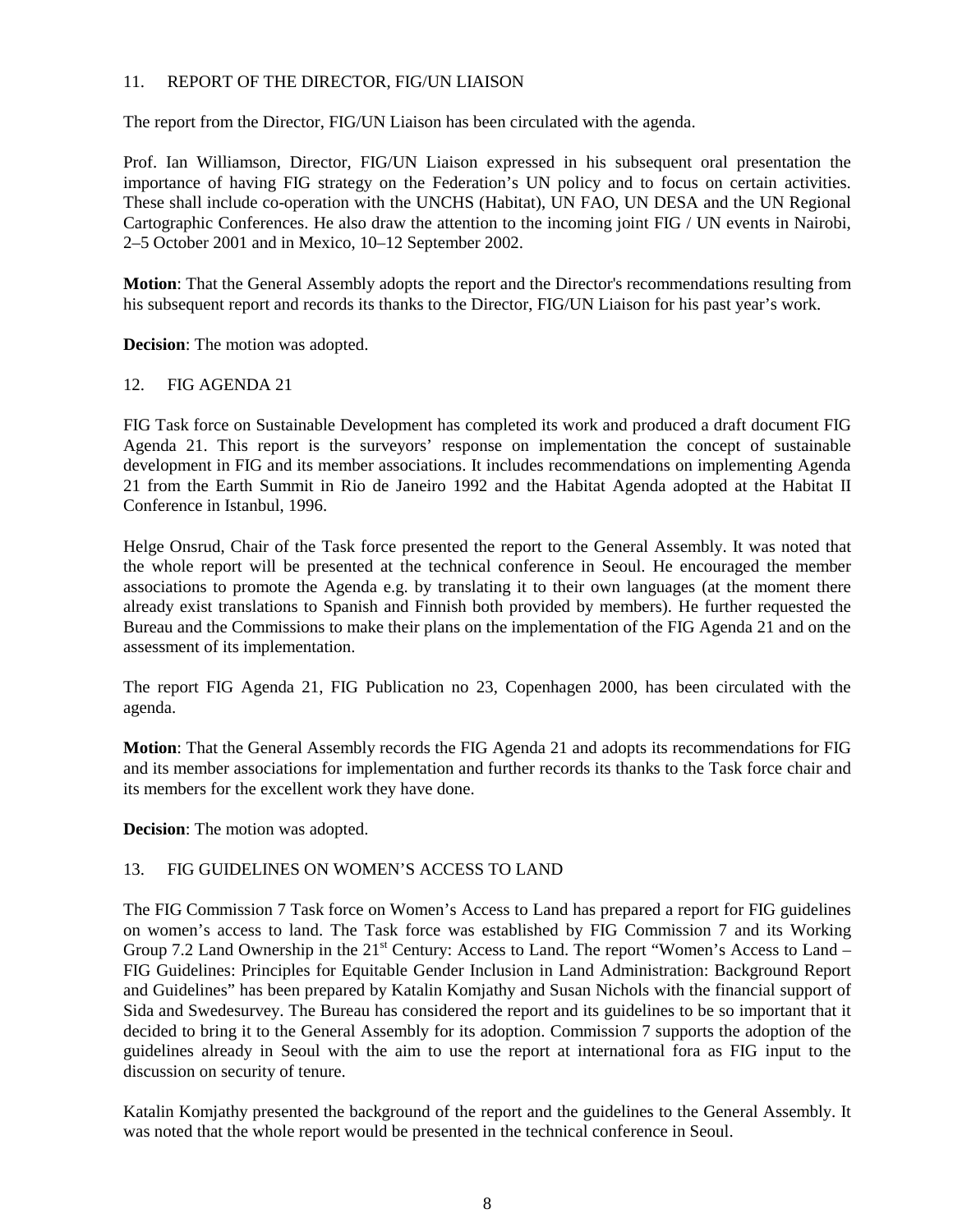The report Women's Access to Land – FIG Guidelines: Principles for Equitable Gender Inclusion in Land Administration: Background Report and Guidelines, FIG publication no. 24, Copenhagen 2000, has been circulated to with the agenda.

**Motion**: That the General Assembly records the report on women's access to land and adopts the recommended guidelines for surveyors in land administration and land administration projects and further records its thanks to the Task force members and the authors of the report for the excellent work they have done.

**Decision**: The motion was adopted.

#### 14. FIG GUIDE ON STANDARDISATION

The FIG Task force on Standards is preparing the FIG Guide on Standardisation for endorsement at the General Assembly in Washington in April 2002. The guide has been created by the Task force to assist FIG Bureau, Commissions and member associations in their efforts to make a difference in standardisation activities and further to explain how surveyors can be actively engaged in the standardisation processes.

Iain Greenway, Chair of Task force on Standards presented the draft documents to the General Assembly with the request that the member associations and those interested are requested to send their comments to the chair by 30 June 2001. It was noted that the report is discussed at an open workshop on standards during the working week in Seoul.

Draft FIG Guide on Standardisation has been circulated with the agenda.

**Motion**: That the General Assembly approves to prepare the FIG Guide on Standardisation for endorsement at the General Assembly in Washington in 2002 and notes the current status with its preparation.

**Decision**: The motion was adopted.

#### 15. LIAISON WITH INTERNATIONAL ORGANISATIONS

The report on the FIG co-operation with international organisations; the Memorandum of Understanding between the International Society for Mine Surveying (ISM) and FIG; and the Memorandum of Understanding between the International Association of Geodesy (IAG) and FIG have been circulated with the agenda.

**Motion**: That the General Assembly adopts the FIG/ISM and FIG/IAG Memoranda of Understanding, adopts the report and its recommendations and records its thanks to all who have contributed to the development of FIG liaison activities during the past year.

**Decision**: The motion was adopted.

#### 16. AMENDMENTS TO FIG STATUTES AND INTERNAL RULES

The General Assembly in Prague adopted the recommendations of the Task Force on the Future Governance of FIG including principles of a democratic and fully elected Council. At the same time the General Assembly agreed to make amendments to the statutes and internal rules to be adopted at its next meeting to be held in Seoul, in May 2001.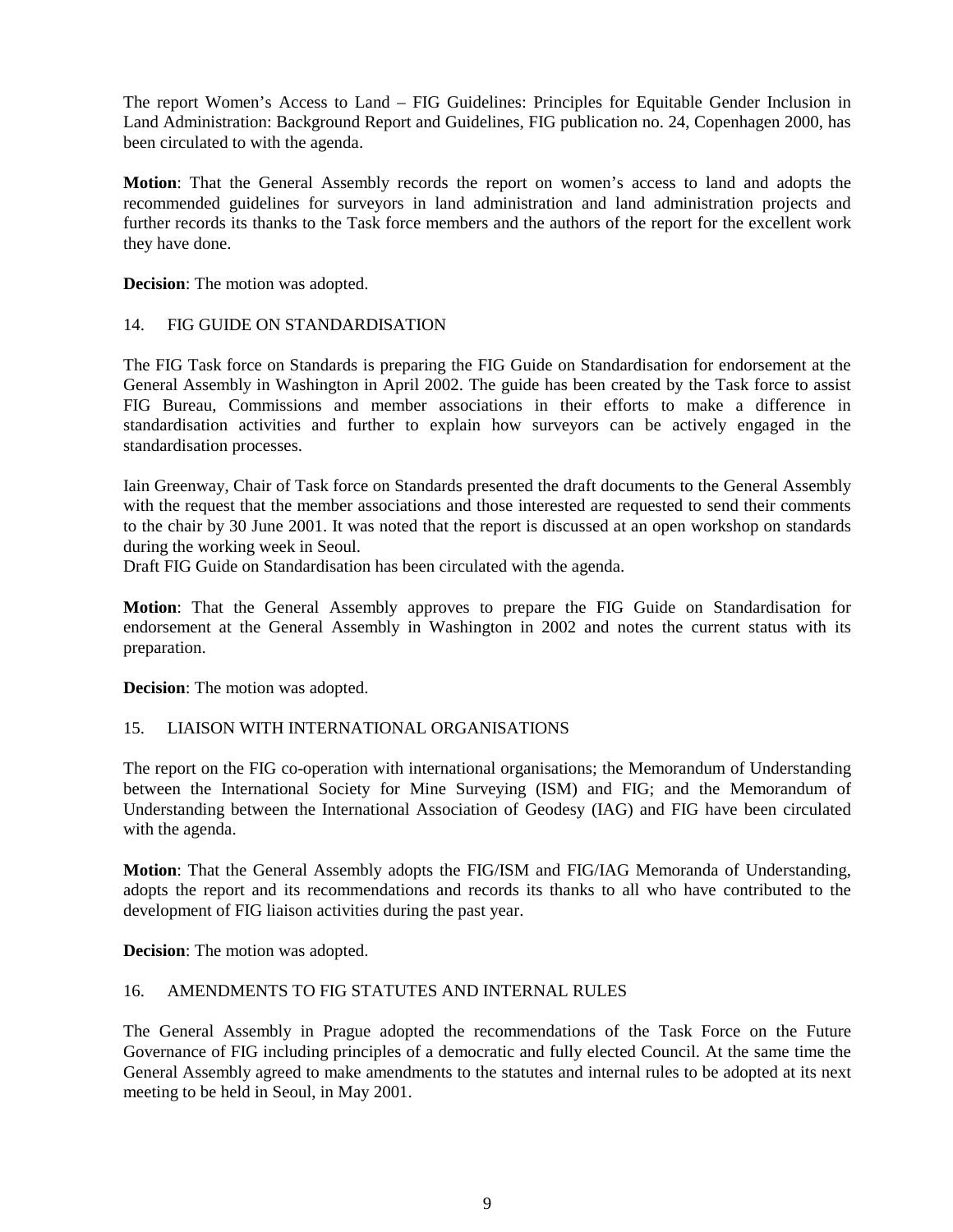To help the adoption procedure the Bureau posted the draft statutes and internal rules on the FIG web site in December 2000. The final proposal for new statutes and internal rules include proposals made by the Task force – including procedure for elections – and amendments proposed by several member associations. In addition some amendments are proposed based on the experiences after the establishment of the permanent office. The proposal does not include any changes to the Commission, Task force and Permanent institution structure which are under consideration by the new Task force established in Prague.

The proposal for the FIG Statutes and Internal Rules have been circulated with the agenda. The circulated set of Statutes and Internal Rules includes Statutes; Internal Rules; Responsibilities of the Council Members; Guidelines on organising congresses and working weeks; and Guidelines on FIG certificates and badges. In addition there was a list of the Council Members during the transition period to help orientation.

Dr Tom Kennie, Chair of the Task force introduced the new Statutes and Internal Rules at the General Assembly.

**Motion**: That the General Assembly notes the presentation, agrees to make the decision on the new Statutes and Internal Rules at its second session on Friday 11 May, 2001 and further agrees that any proposals for changes shall be submitted in written to the Bureau by 5pm May 8, 2001.

**Decision**: The motion was adopted.

#### 17. FIG ACCOUNTS FOR 2000 AND AUDITOR'S REPORT

Auditor's Report, Income and Expenses Account for 2000 and Balance Sheet at 31 December 2000 have been circulated with the agenda as well as list of arrears for 1997–2000.

**Motion**: That the General Assembly adopts the audited accounts for 2000.

**Decision**: The motion was adopted.

18. BUDGET 2001 AND 2002

Up-dated FIG Budget for 2001 and proposal for the Budget for 2002 have been circulated with the agenda.

**Motion**: That the General Assembly notes the up-dated budget for 2001 and adopts the budget for 2002.

**Decision**: The motion was adopted.

#### 19. SUBSCRIPTION RATES FOR 2003

The General Assembly is required to set levels of fees for member associations two years in advance of the year in which they become payable. Fees are payable in respect of each individual member up to a maximum of 4,000 members; member associations with more than 4,000 members pay fees in accordance with a sliding scale (minute 23 of FIG(GA)M(98)1). Fees for 2001 and 2002 are

|      | Per capita fee                                 | Minimum fee | Maximum fee                           |
|------|------------------------------------------------|-------------|---------------------------------------|
| 2001 | Sw.frs. 4.95 per member up to a Sw.frs. 100.00 |             | 108 per cent of the fee payable by an |
|      | maximum of 4,000 members                       |             | association with 4,000 members        |
| 2002 | Sw.frs. 5.20 per member up to a Sw.frs. 100.00 |             | 112 per cent of the fee payable by an |
|      | maximum of 4,000 members                       |             | association with 4,000 members        |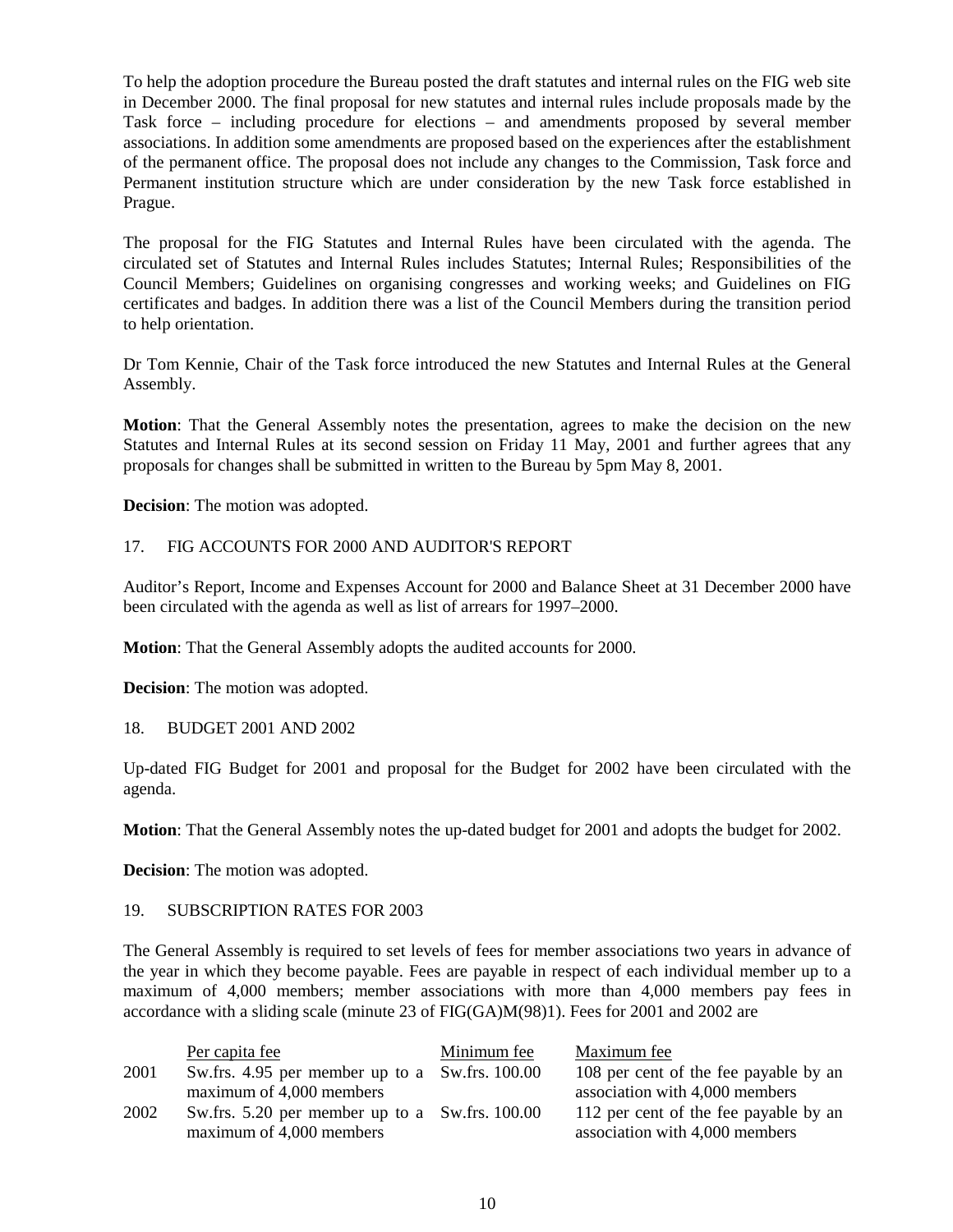The German Bureau will be in charge for the FIG administration starting 1 January 2003. Therefore the proposal for subscriptions for 2003 has been prepared jointly with the US and German Bureaux. The Bureaux have considered the FIG financial situation in the perspective of five years to guarantee the continuity of the permanent office and the change to the new governance structure. According to this study the financial situation seems to develop positively but there is still need to collect reserves for the transition period. Following the discussions under the recent years how FIG could support the member associations from the developing countries the proposal for subscriptions for 2003 includes a new element. It is proposed that member associations from poorest countries should get a reduction to their membership fees. The proposed reduction is 50 per cent from per capita fee. It is proposed to be given to member associations coming from countries listed by the World Bank as low-income economies (64 countries in 1999) and low-middle-income economies (55 countries in 1999). The financial impact of this change in the subscription structure is about 24,500 Swiss francs per year which is about 5 per cent of the estimated total income of the Federation in 2003.

A list of member associations coming from countries classified by the World Bank as low-income economies and low-middle-income economies and the a report on financial impact of this new initiative to the FIG economy has been circulated with the agenda.

**Motion**: That the General Assembly adopts following membership fees payable by member associations in 2003:

|      | Per capita fee                                                                                                                                                                                                               | Minimum fee | Maximum fee                                                             |
|------|------------------------------------------------------------------------------------------------------------------------------------------------------------------------------------------------------------------------------|-------------|-------------------------------------------------------------------------|
| 2003 | Sw.frs. 5.30 per member up to a Sw.frs. 200.00<br>maximum of 4,000 members<br>Member associations coming<br>from countries listed in appendix<br>19 shall pay Sw. frs 2.65 per<br>member up to a maximum of<br>4,000 members |             | 118 per cent of the fee payable by an<br>association with 4,000 members |

**Decision**: The motion was adopted unanimously.

#### 19 B. OTHER MATTERS

#### Guidelines on the Use of the FIG Logo

The Bureau has adopted guidelines on the use of the FIG logo that are attached as **appendix to item 19 B**.

#### Presentation from the Lebanese delegation

President Sarkis Fadous from the Ordre des Géomètres-Topographe du Liban made a presentation to the General Assembly on a) on the importance of protecting the profession by FIG document explaining the mission and role of a surveyor; b) on the importance of unified profession and co-operation between the member associations; and c) invited the members to participate to the first international surveying conference " The Topographic Science and its Technological and Technical Application in the Middle East Region" in Beirut 11–13 September 2001.

**Motion**: That the General Assembly notes these reports.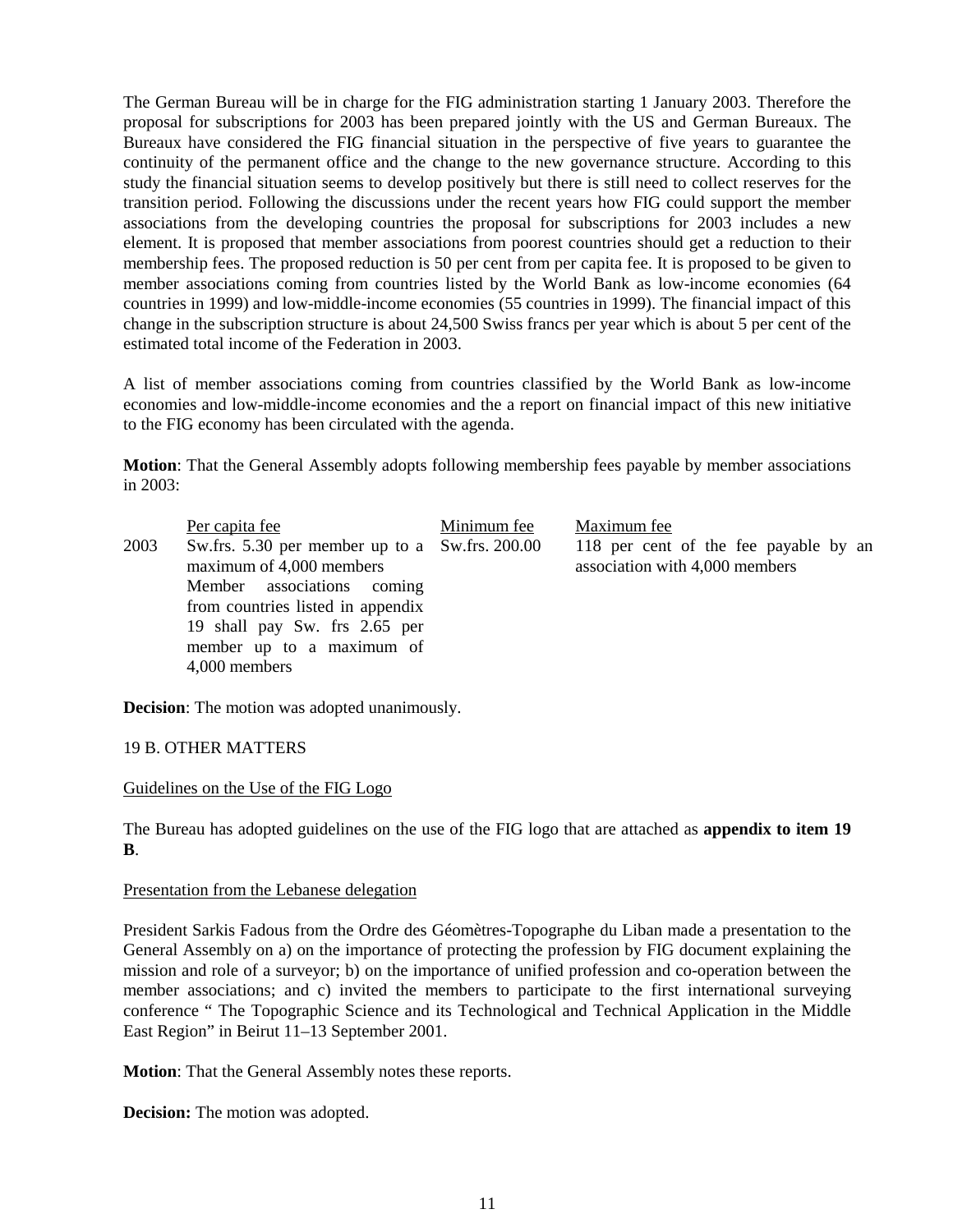## 20. INTRODUCTIONS TO THE BREAKOUT SESSIONS

Dr. Tom Kennie presented the background paper "The Review of the Commission Structure – Interim Discussion Paper" for the first breakout session, Prof. Holger Magel presented the background paper "Future Strategy of FIG – Discussion Paper" for the second breakout session and Bernard Bour presented the last discussion paper "Cultures and Languages in FIG" for the third breakout session.

The reports "Review of Commission Structure – Interim Discussion Paper" and "Future Strategy of FIG – Discussion paper" have been circulated with the agenda.

The discussion paper "Cultures and Languages in FIG" is attached as **appendix to items 20.3 and 21.3**.

**Motion**: That the General Assembly notes the presentations.

**Decision:** The motion was adopted.

# **Breakout Sessions, Monday 7 May, 13.30 – 15.00**

#### 21. BREAKOUT SESSIONS

Three breakout sessions were arranged on the following topics:

- Review on Commission structure Moderator: Dr. Tom Kennie
- Future Strategy of FIG, Moderator: Prof. Holger Magel
- Cultures and Languages in FIG Moderators: Bernard Bour and Hagen Graeff

The reports "Review of Commission Structure – Interim Discussion Paper" and "Future Strategy of FIG – Discussion paper" have been circulated with the agenda.

The discussion paper "Cultures and Languages in FIG" is attached as **appendix to items 20.3 and 21.3**.

All breakout groups reported back to the General Assembly at its second session on 11 May 2001.

# **President's Meeting, Friday 11 May, 8.30 - 10.00**

#### 22. PRESIDENT'S MEETING

33 Presidents and leaders of the delegations attended the President's Meeting where different aspects of FIG and its activities, co-operation between FIG and the Member Associations and the problems of the Member Associations were discussed. Separate notes from this meeting are circulated to the Presidents of Member Associations and to the participants of this meeting.

# **General Assembly, Second Session, Friday 11 May, 10.00 - 13.00**

#### 23. ROLL CALL

Vice President Christian Andreasen took the roll call. A list of those present at this session is attached as **appendix to items 2 and 23**: Roll call.

43 Member Associations out of 85 were present at this session which is more than one third of the membership needed for the General Assembly to be constitutionally valid.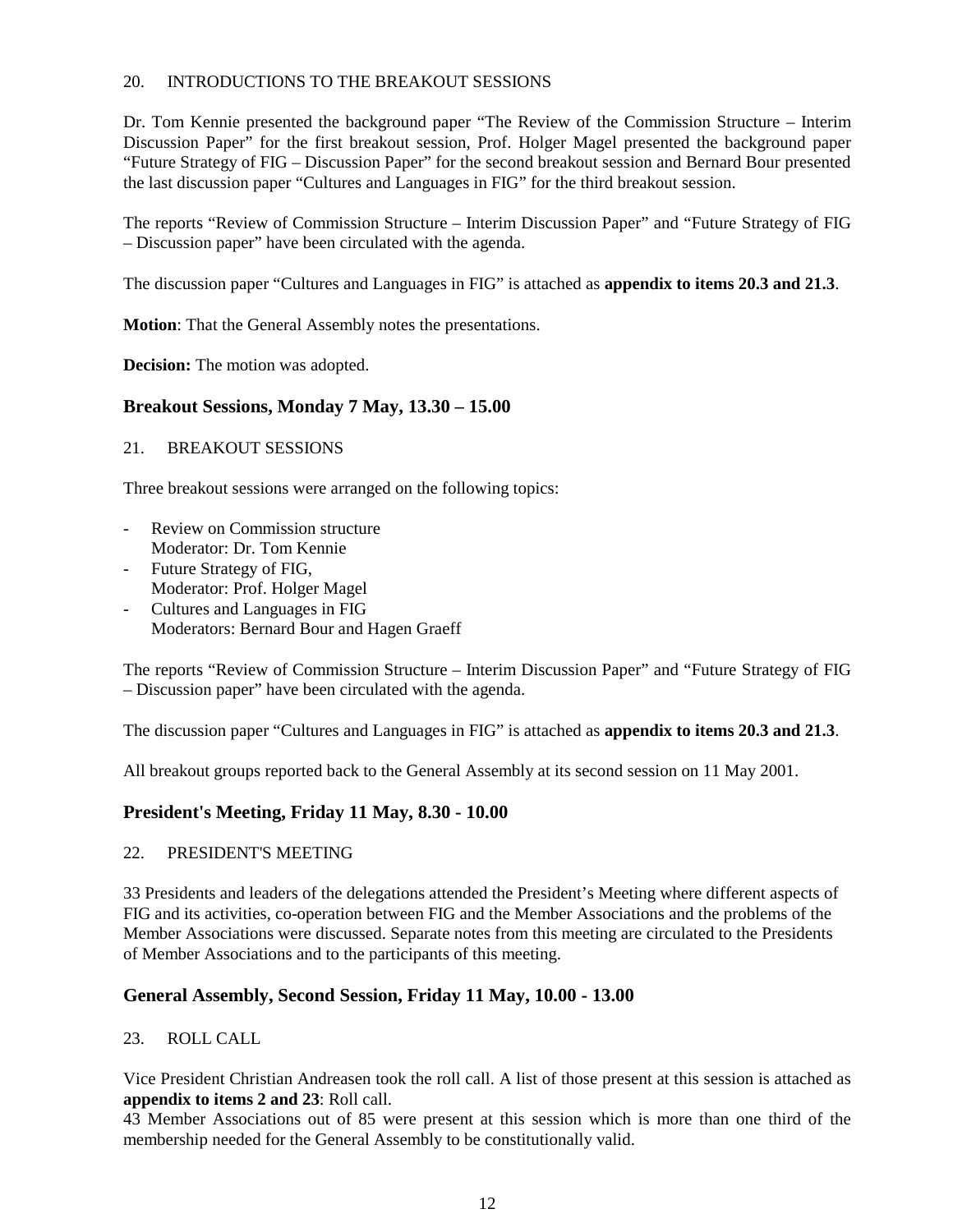**Motion**: That the members present to be entered in the records.

**Decision**: The motion was adopted.

#### 24. AMENDMENTS TO FIG STATUTES AND INTERNAL RULES

The proposal for new Statutes and Internal Rules has been introduced at the first session of the General Assembly. No proposals for changes to the statutes and internal rules were received from Member Associations by 5pm May 8, 2001, except that the FIG Foundation has proposed a change to paragraph 7.1 of the Statutes as follows:

Original version: 7.1 The Federation shall indemnify employees, members of the Federation and members of the Council against any liability in respect of actions properly taken on behalf of the Federation.

Proposed version: 7.1 The Federation shall indemnify employees, members of the Federation and all FIG officers and Directors against any liability in respect of actions properly taken on behalf of the Federation.

The Bureau has considered this proposal and propose to the General Assembly that it adopts this amendment to the Statutes.

The proposal for the FIG Statutes and Internal Rules has been circulated with the agenda.

**Motion**: That the General Assembly adopts the new FIG Statutes and Internal Rules as proposed and with the further amendment to paragraph 7.1 proposed by the FIG Foundation and decides that they will come into force immediately.

**Decision**: The motion was put in a formal voting in which the result was 41 votes in favour, no objections and no abstentions. The new Statutes and Internal Rules were thus adopted unanimously and with ovation.

#### 25. NOMINATION REVIEW GROUP

The new Statutes and Internal Rules, if adopted in the proposed format, require that there shall be a Nomination Review Group to prepare the elections. The General Assembly shall establish the NRG on recommendation of the Council.

The first election to which the NRG is needed will be the election of the first elected Vice President that will take place at the General Assembly in Washington, D C in 2002. Therefore the NRG has to be nominated in Seoul. To help the first nomination the Bureau has already explored the situation and made its recommendation to the General Assembly. When making its recommendation the Bureau has tried to find persons who are familiar with FIG and who represent different cultures and regions and that all are further largely respected within the Federation.

**Motion**: That the General Assembly establishes the Nomination Review Group and confirms the decision of the Bureau to nominate following five members to the Nomination Review Group: Chair: Prof. Peter Dale, Past President of FIG (UK) and members: Jan de Graeve, Director of the Permanent Institution on the History of Surveying and Measurement (Belgium), Grahame Lindsay, Honorary member of FIG (Australia), Hans Josef Platen, former President of DVW (Germany) and Dr. Dato' Abdul Majid Mohamad, Representative of Institution of Surveyors of Malaysia in FIG and Chair of Permanent Committee on GIS Infrastructure for Asia and the Pacific. The term of office for the first NRG will be from General Assembly in Seoul to the end of the FIG Congress 2002.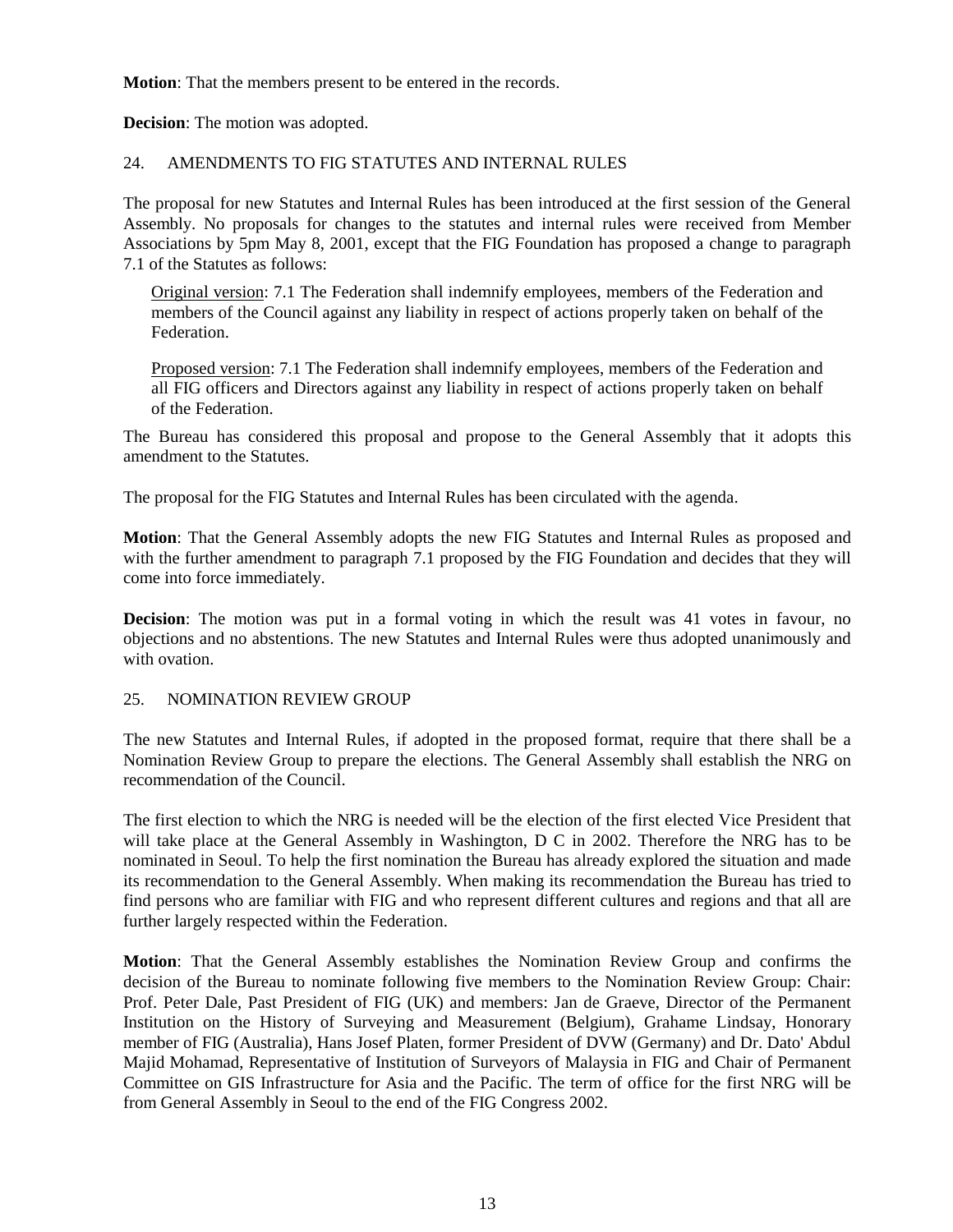**Decision**: The motion was adopted unanimously in a formal voting by 38 votes in favour, no objections and no abstentions.

## 26. REPORTS FROM THE BREAKOUT SESSIONS

The moderators from the three breakout sessions reported back to the General Assembly on the findings of their breakout sessions.

#### **Appendices to item 26:**

**26.1**: Report from the Breakout Session – Review of Commission Structure **26.2**: Report from the Breakout Session – Future Strategy of FIG **26.3**: Report from the Breakout Session – Cultures and Languages in FIG

**Motion**: That the General Assembly notes the reports of the breakout sessions.

**Decision**: The motion was adopted.

## 27. REPORT FROM ACCO

Vice President Holger Magel, Chair of ACCO made a report on the Advisory Committee of Commission Officers (ACCO) meetings held on 6 and 10 May 2001. This report is attached as **appendix to item 27**.

**Motion**: That the General Assembly confirms John Parker's nomination as the ACCO representative to the Council for calendar year 2002 and further that the General Assembly adopts the report and its recommendations and records its thanks to ACCO for its past year' work.

**Decision**: The motion was adopted.

# 28. REPORTS FROM THE COMMISSION CHAIRS

The Commission chairs made reports on the Commissions activities and meetings during the working week 2001.

The reports are attached as **appendix to item 28**.

**Motion**: That the General Assembly notes the reports.

**Decision**: The motion was adopted.

#### 29. REPORTS FROM THE TASK FORCES

The Task forces had several meetings during the working week and their chairs reported back to the General Assembly on the results of these meetings.

The report from the Task force meetings is attached as **appendix to item 29**.

**Motion**: That the General Assembly adopts the reports of the task forces and records its thanks to all task force chairs for their past year's work.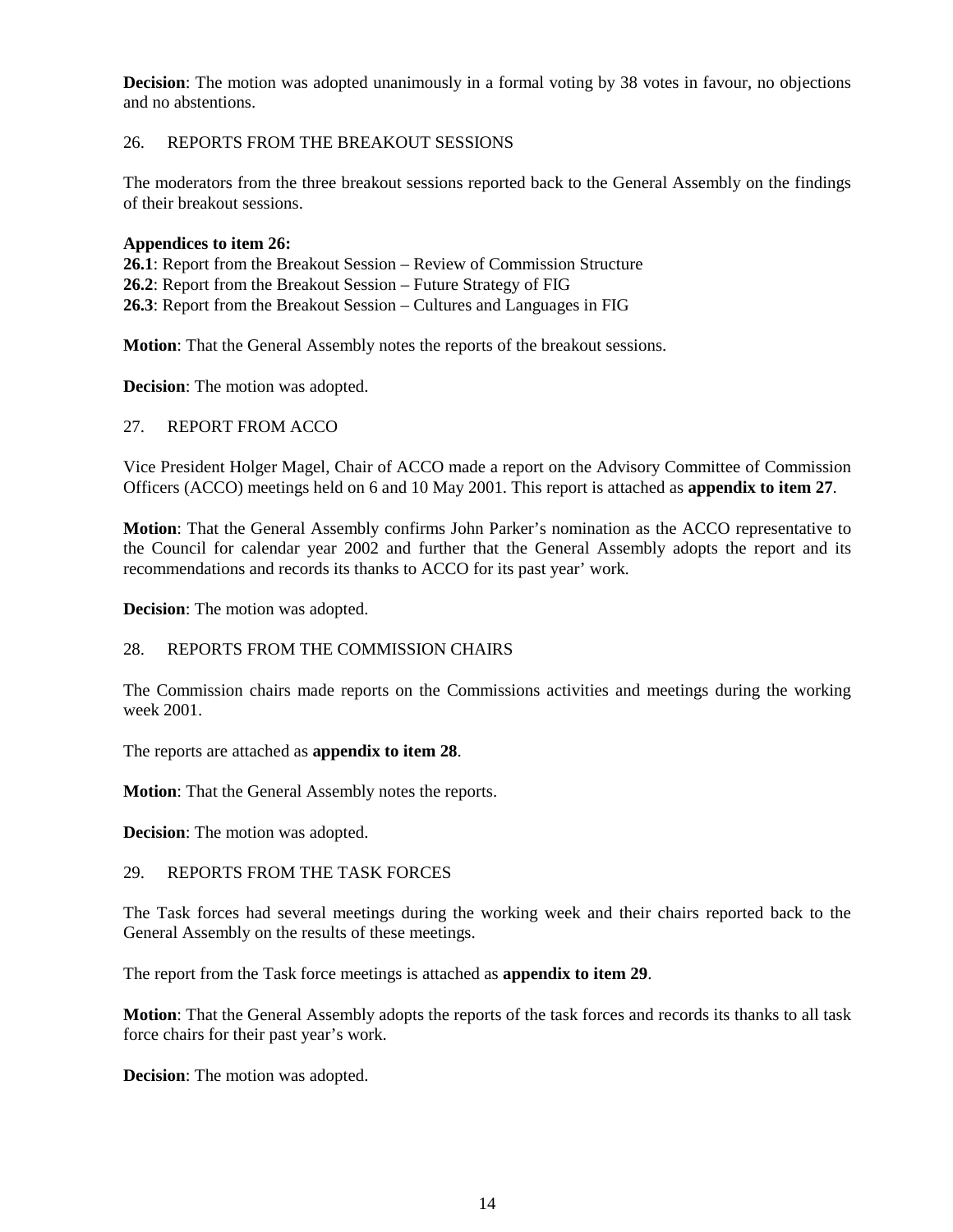## 30. REPORT OF THE PRESIDENT OF THE FIG FOUNDATION

The FIG Foundation had its General Meeting in Seoul 7 May 2001. The meeting adopted the new Statutes and decided finally to close the FIG Education Foundation. It further made a proposal to the Bureau that the number of Directors should be five and that these Directors should be Holger Magel as the President, and Stig Enemark, Iain Greenway, John Hohol and Ian Williamson as Directors. It was further noted that the amount of voluntary donations to the Foundation in Seoul was US\$ 950.

The Bureau has adopted the report and Statutes of the Foundation and nominated the following members to the Board of Directors for the period of May 2001to December 2002 if the General Assembly confirms the Statutes: President: Holger Magel; Vice Presidents: Stig Enemark, Iain Greenway, John Hohol and Ian Williamson.

President of the FIG Foundation, Prof. Holger Magel will made a subsequent oral report at the meeting informing the General Assembly on the fundraising campaign prepared for the next year including fundraising dinner at the FIG Congress 2002.

#### **Appendices to item 30**:

**30.1**. Report of the FIG Foundation **30.2** Statutes of the FIG Foundation

**Motion**: That the General Assembly adopts the report and its recommendations and adopts the rules for the FIG Foundation and records its thanks to The Institution of Surveyors, Australia and the former Directors of the FIG Education Foundation John Curdie and John Medbury for their efforts in establishing the Foundation and running it during its existence in Australia.

**Decision**: The motion was adopted unanimously in a formal voting by 40 votes in favour, no objections and no abstentions.

#### 31. REPORT OF THE CONGRESS DIRECTOR, FIG CONGRESS 2002

The Report of the Congress Director, FIG Congress 2002 has been circulated with the agenda.

**Motion**: That the General Assembly notes the report of the Congress Director.

**Decision**: The motion was adopted.

#### 32. REPORTS ON WORKING WEEKS 2003, 2004 AND 2005 AND CONGRESS 2006

Yerach Doytsher presented the situation with the arrangements with the FIG working week 2003 in Eilat, Israel 18–23 May 2003; Gerassimos Apostolatos the FIG working week 2004 in Athens, Greece 23–28 May 2004; Mohamad Mossaad Ibrahim the FIG working week 2005 in Cairo, Egypt, May 7–12 May 2005 and Marcus Wandinger the FIG Congress 2006 in Munich in August–September 2006.

**Motion**: That the General Assembly notes progress with the arrangements for each Working Week and Congress 2006.

**Decision**: The motion was adopted.

#### 33. PRESENTATION OF CERTIFICATES OF APPRECIATION

At the closing ceremony certificates of appreciation and the FIG table banner were presented to the Korea Confederation of Surveyors. Certificates of appreciation were delivered to Co-Chairs of the